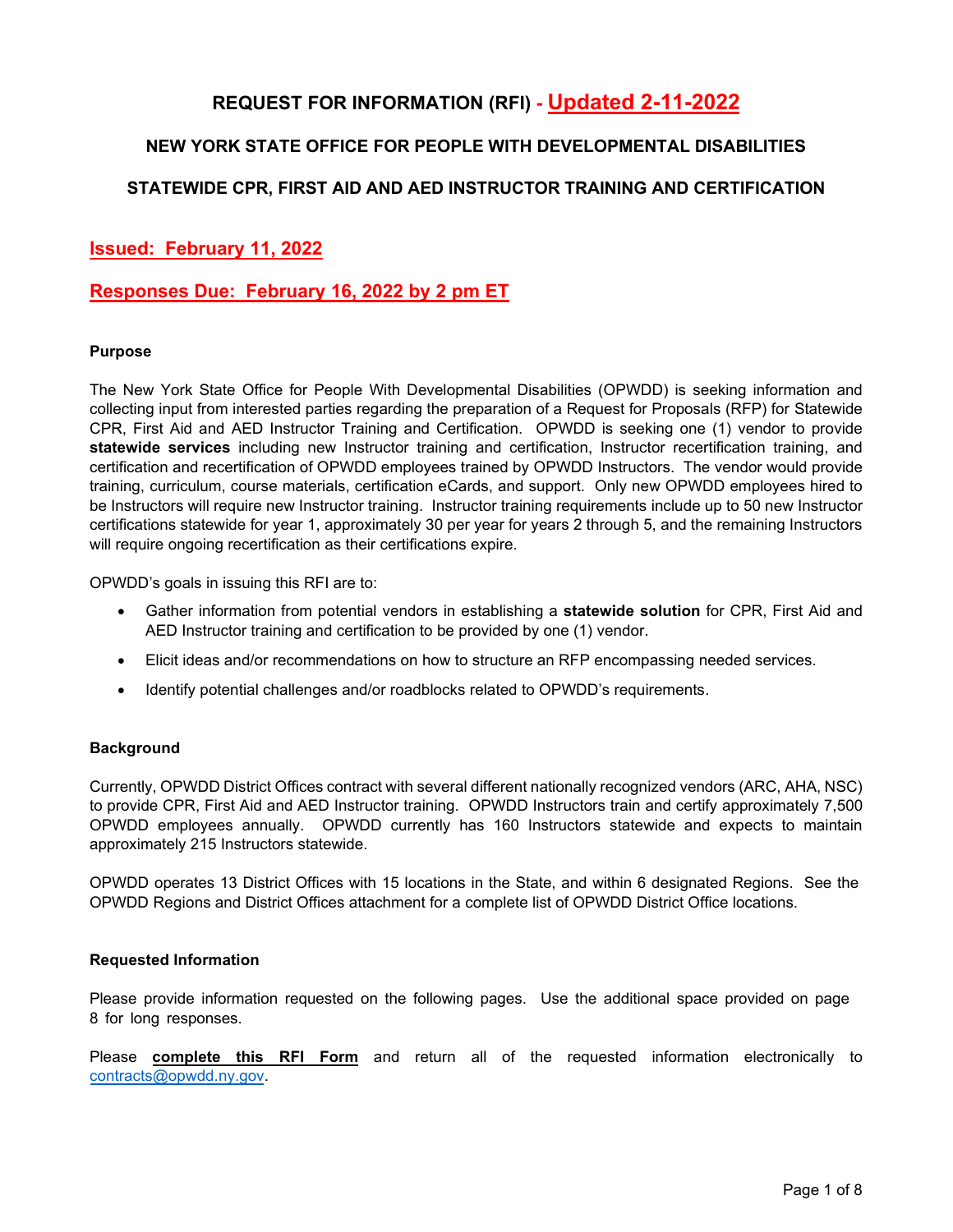### **Contact Information**

| Name of individual responding |  |
|-------------------------------|--|
| Name of agency/organization   |  |
| Mailing address               |  |
|                               |  |
| Email address                 |  |
| <b>Phone Number</b>           |  |

**1. What do you recommend as far as certification in CPR, First Aid, and AED?**

**2. Please describe your process for grandfathering or transitioning Instructors certified by other vendors.**

**3. Do you offer separate Instructor certification and recertification courses? If yes, what are the differences?**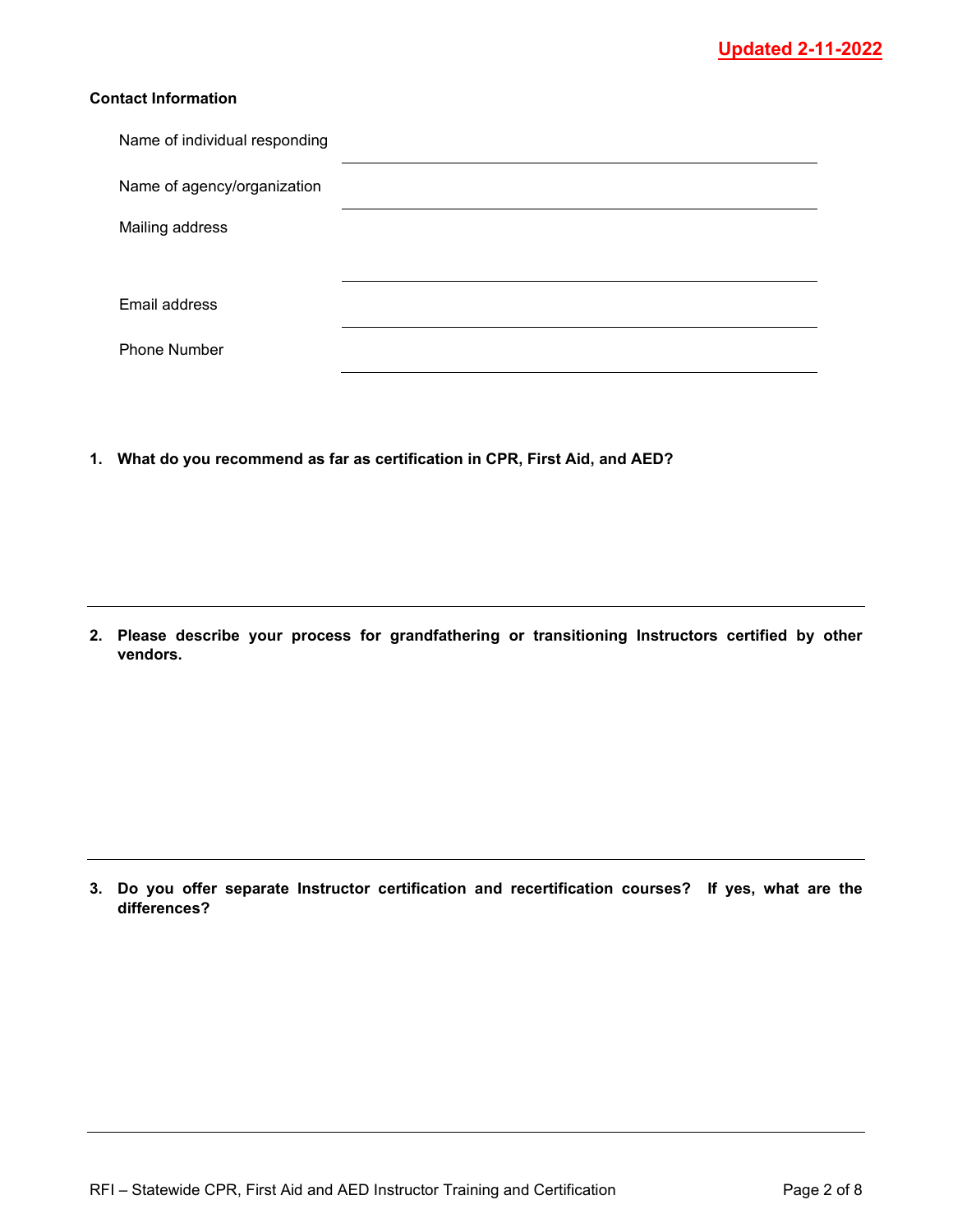**4. Please explain your Instructor certification and recertification training process.**

- **5. How long is your Instructor certification valid for until it has to be renewed?**
- **6. How long is your Instructor recertification valid for until it has to be renewed?**
- **7. Are you able to provide Instructor manuals without an entire Instructor Kit?**

**8. Do you include hardcopy manuals for Instructor courses? If you provide hardcopy manuals, do you also provide electronic copies?**

**9. Do you provide Instructor training classes statewide in OPWDD's 13 Districts? If so, what distance from each District Office location?** *See OPWDD Regional and District Offices attachment.*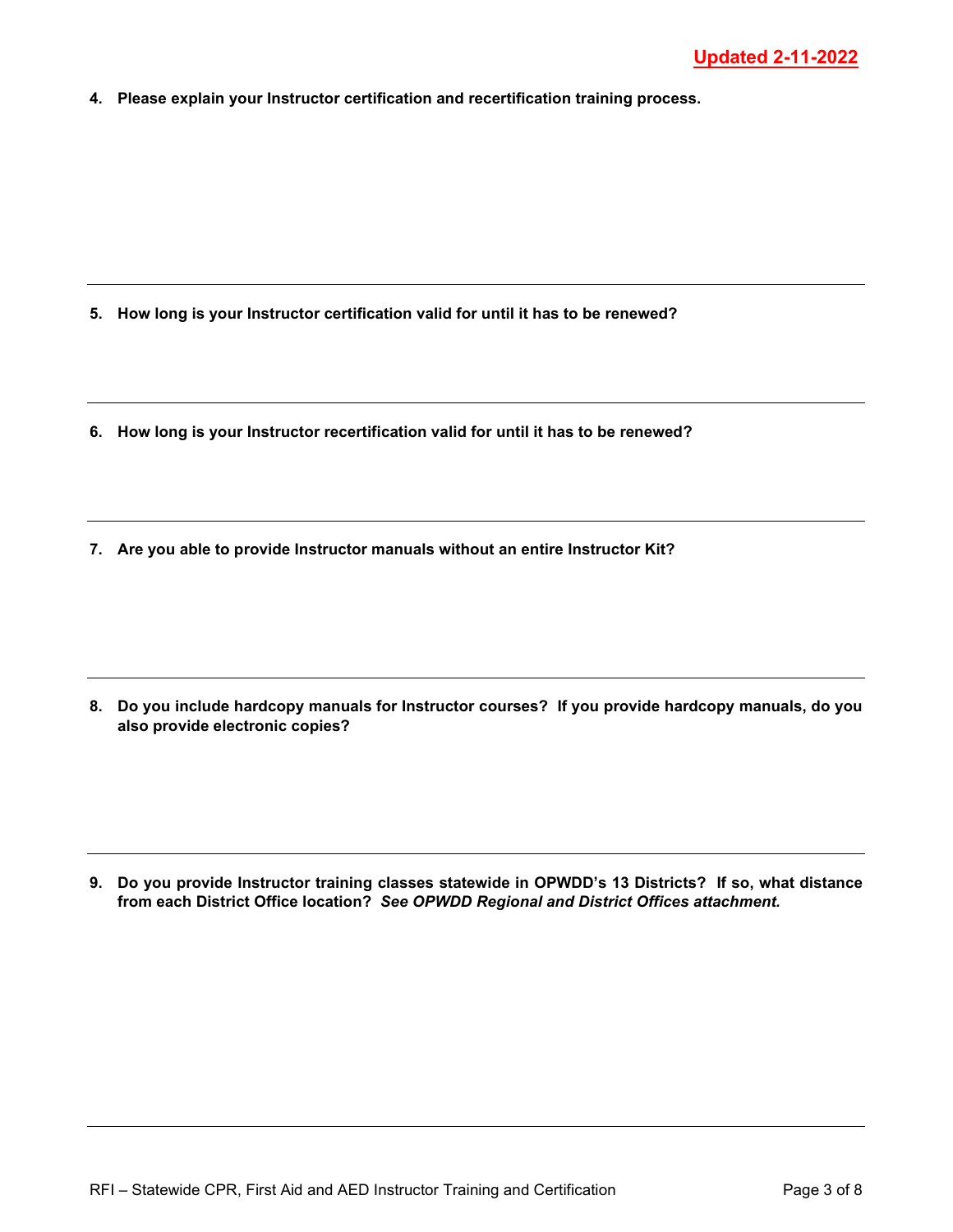**10. If you do not provide Instructor training in each District, do you provide Instructor training in each of OPWDD's 6 Regions? Please list the locations of these classes.** *See OPWDD Regional and District Offices attachment.*

**11. Are there any OPWDD Regions or Districts that you cannot provide services or cannot subcontract or partner with another to provide Instructor training?** *See OPWDD Regional and District Offices attachment.*

**12. How often do you provide Instructor trainings in each OPWDD District?**

**13. Please list equipment used for the Instructor certification training course.**

**14. Do you have any requirements for equipment to be utilized in the Instructor trainings that OPWDD would need to purchase?**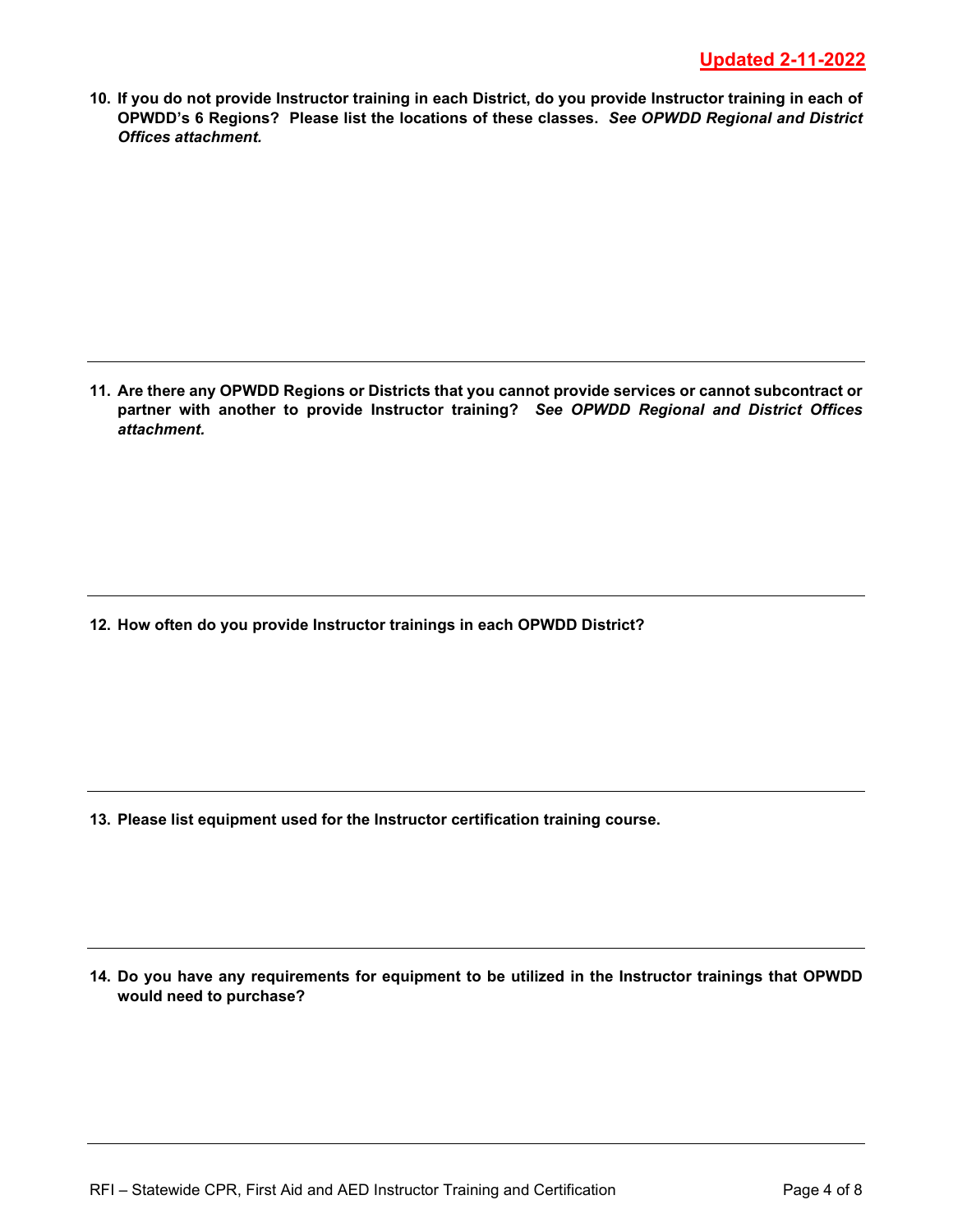**15. What type of equipment is necessary for OPWDD to own or purchase for OPWDD Instructors providing the Provider training to OPWDD employees?**

**16. What are your requirements for scheduling an Instructor training course?**

**17. Is there a minimum number of attendees required for an Instructor training course?**

**18. What is the minimum number of attendees for confirming the Instructor training course?**

**19. Is there a timeframe for notice of attending an Instructor training course?**

**20. Do you have cancellation requirements for the Instructor training course?**

**21. How soon can cancelled classes be rescheduled?**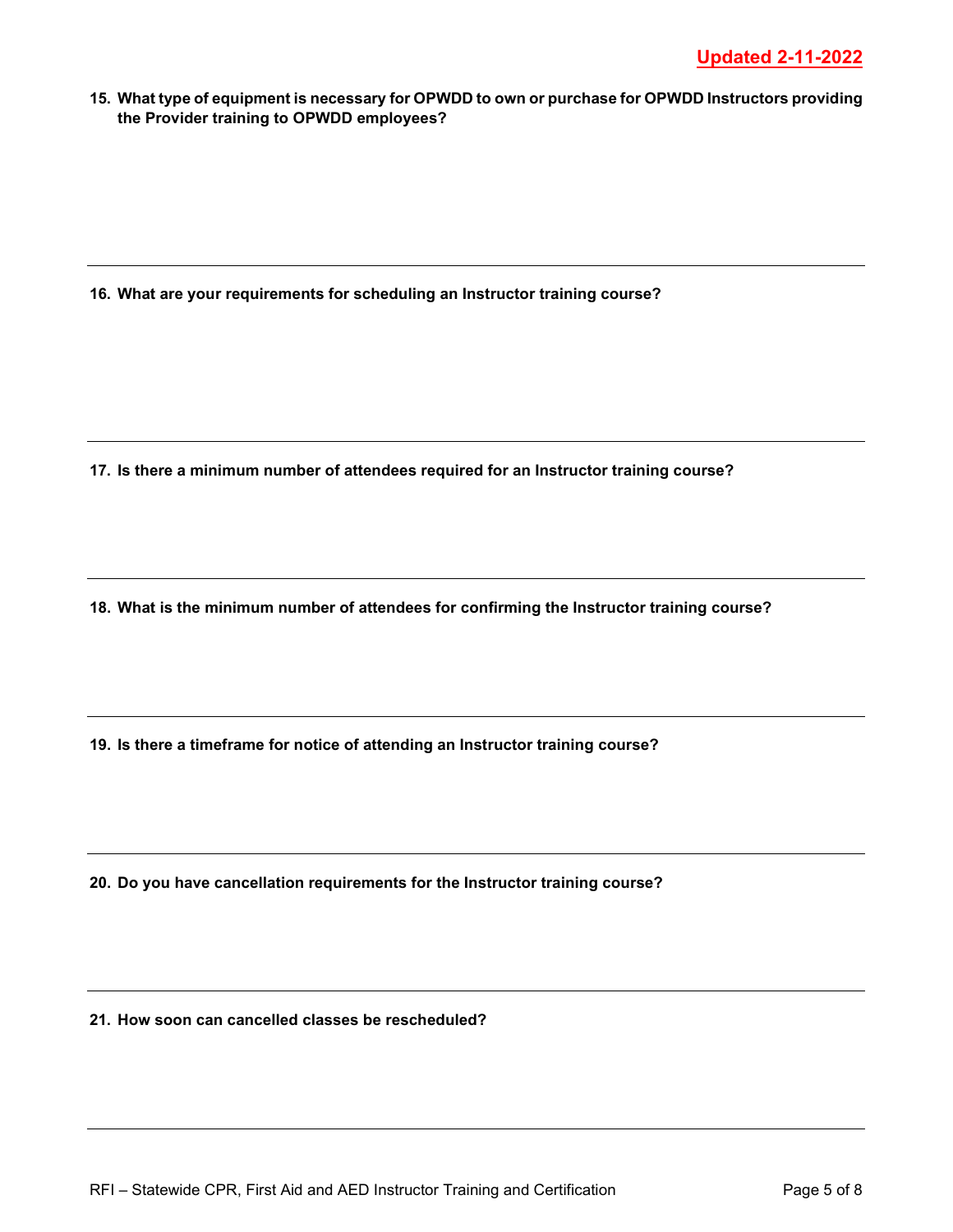**22. Please describe your process of issuing certification cards.**

**23. Please describe what reporting is available regarding certified Instructors and Providers.**

**24. What is the easiest way to provide costs for evaluation purposes?**

**25. Please identify any cost saving measures such as volume related discounts, discounts for supplies purchased outside of the contract, etc.**

**26. Do you provide a statewide training solution in any other state(s)? If not provided on a statewide basis, how are trainings provided?**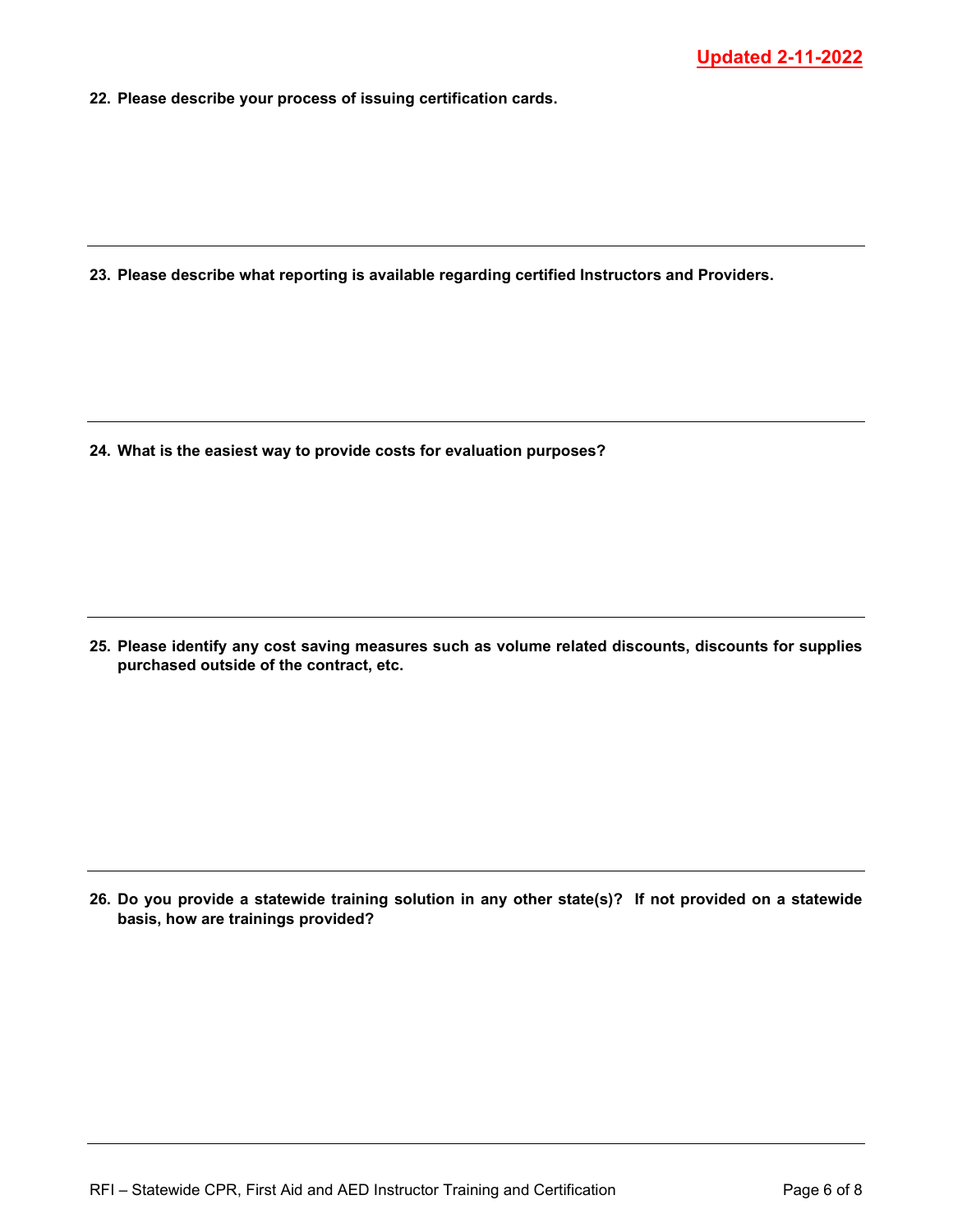**27. Do you have partnerships statewide where you follow the same procedures in certifying?**

**28. How long have you been providing Instructor training and certification?**

**29. Do you provide or have you provided CPR and AED Instructor training to a NYS agency or NYC agency? If provided to a NYS agency, were the trainings provided Regionally?**

**30. Are you capable of providing these services statewide? If so, how would you do it?**

**31. Briefly describe the type of support you provide and how it is provided.**

**Please return this form to [contracts@opwdd.ny.gov.](mailto:contracts@opwdd.ny.gov)**